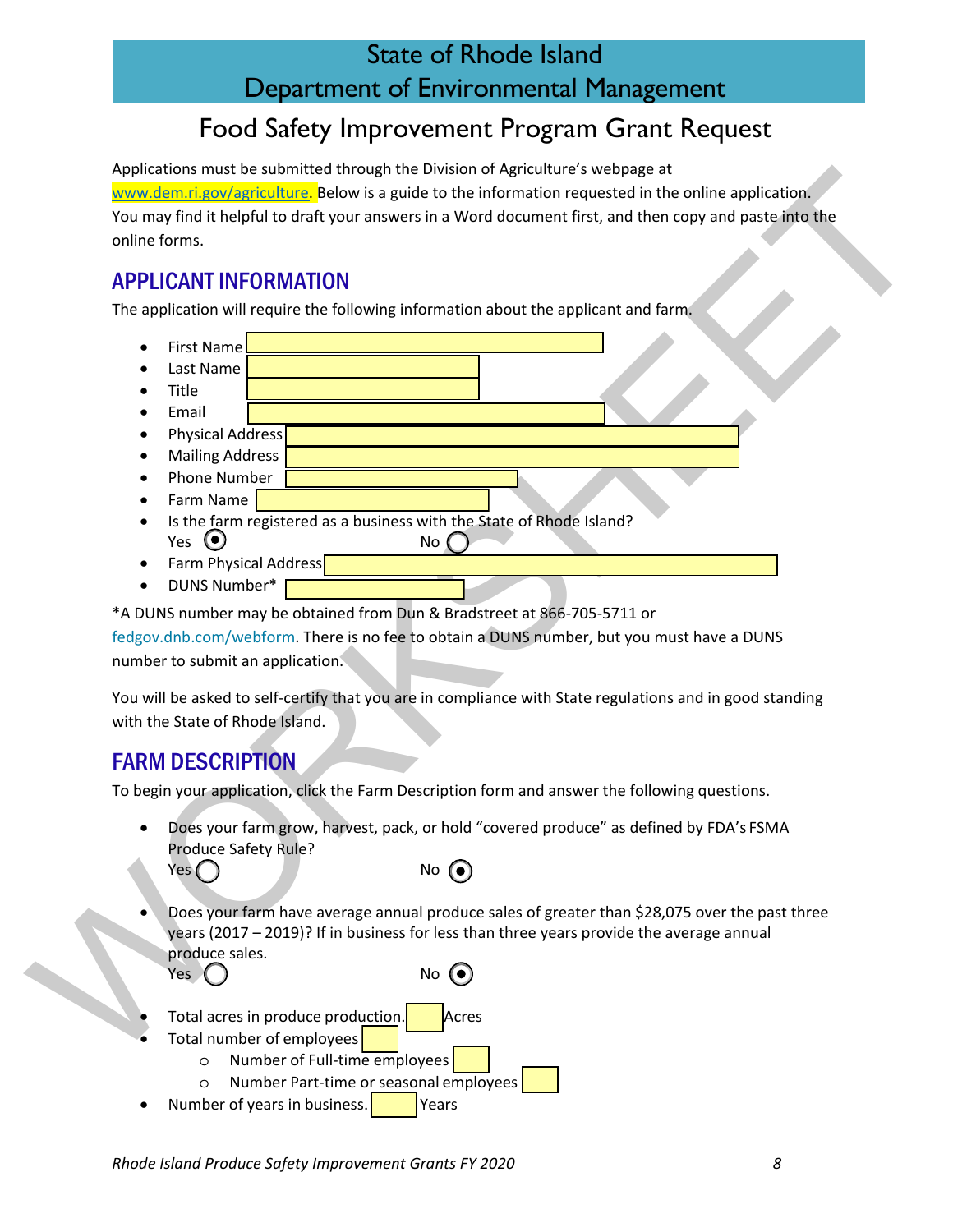#### PROJECT DESCRIPTION

Answer the following questions about your project and the on-farm produce safety improvements you will complete.

- 1. Briefly describe your improvement project.
- 2. Identify the produce safety risk(s) your project will prevent or reduce.
- 3. Explain how the risks you have identified will be prevented or reduced through the on-farm produce safety improvements proposed.

*We encourage you to explain why the risk(s) are significant, for example due to severity or likelihood of occurrence, and how your project will prevent or reduce the risk(s) using a realistic or proven technique, equipment, or method.*

- will complete.<br>
2. Memory describe your improvement project.<br>
2. Memory describe your improvement project will prevent or reduce.<br>
3. Explain how the risks you have identified will be prevented or reduce.<br>
2. Maplin how th 4. Describe how this project will help your farm achieve compliance with the Food Safety Modernization Act (FSMA) Produce Safety Rule (PSR) and/or meet market demands for on-farm food safety.
	- 5. Describe any steps you have already taken to move toward compliance with the Food Safety Modernization Act (FSMA) Produce Safety Rule (PSR) and/or meet market demands for on-farm food safety.
	- 6. Provide a realistic timeline for completing your project from March 1, 2021–February 28,2022. To
	- Are there any required permits, or contingencies that must be fulfilled in order for this

improvement to be successfully completed?

Yes ONoO

*If yes, list all permits and/or contingencies and the anticipated dates they will be obtained.*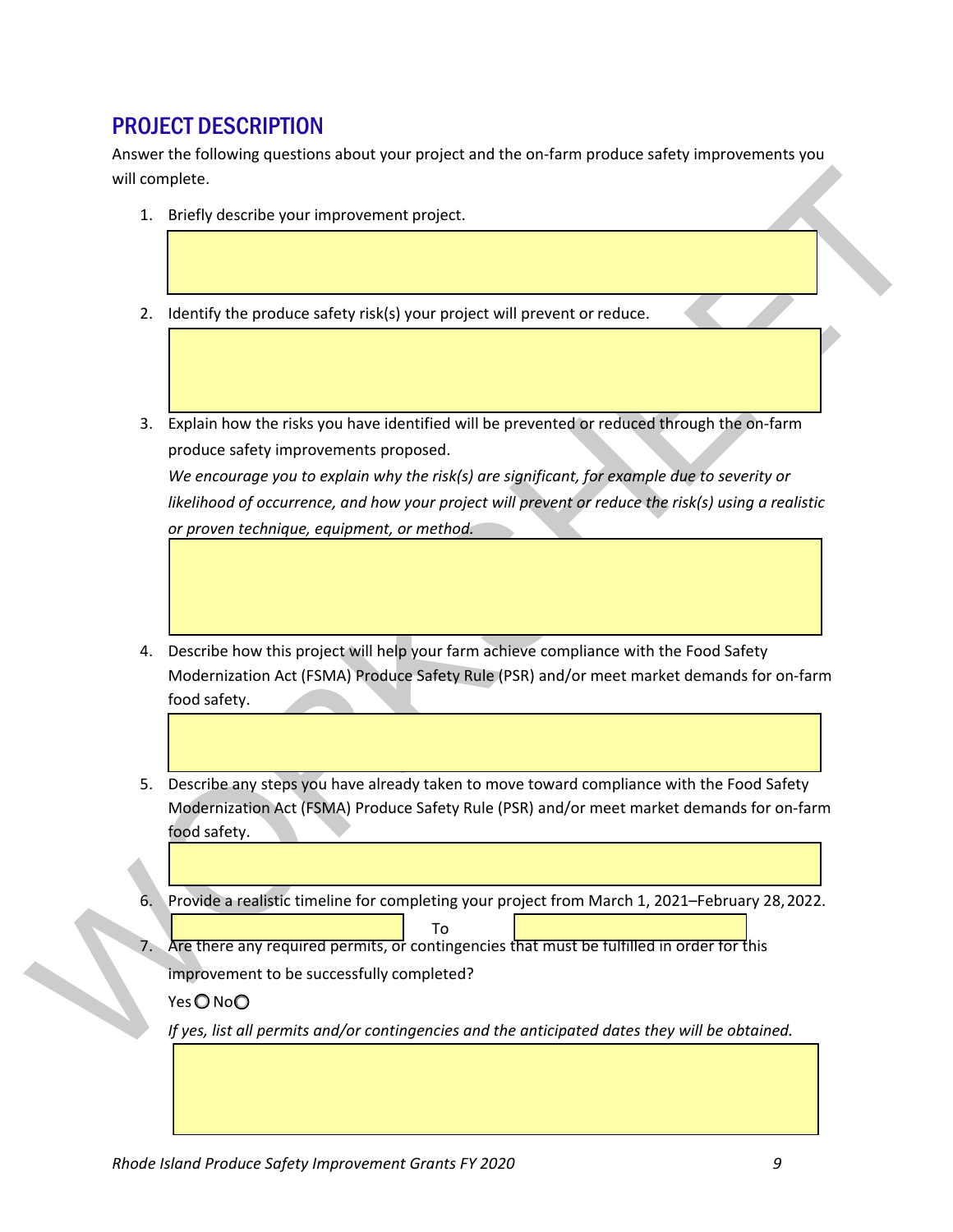#### BUDGET

#### BUDGET DETAILS

MATERIALS AND SUPPLIES: List the names, quantities, and estimated cost of any materials, supplies, and fabricated parts required for this project. *Examples: bins, harvest totes, construction materials.* 

EQUIPMENT: List the names, quantities, and estimated cost of each piece of equipment to be purchased. *Examples: handwashing stations, rinse conveyor, etc.* 

EQUIPMENT: ust the names, quantities, and estimated cost of each piece of equipment to be purchased<br>
EQUIPMENT: ust the names, quantities, and estimated cost of each piece of equipment to be purchased<br>
EQUIPMENT: ust the n SALARY/WAGES/CONTRACTUAL: Estimate the labor costs associated with construction or equipment installation, including an estimated hourly wage and hours worked. This category includes any costs to be paid to a contractor or consultant to procure specialized services. *Examples: Bill for Service from construction company or a well-drilling company.* 

OTHER: Include any expenses not covered in any of the previous budget categories. Be sure to break down costs into cost/unit. Describe the purpose of each item listed and how it is necessary for completion of your project.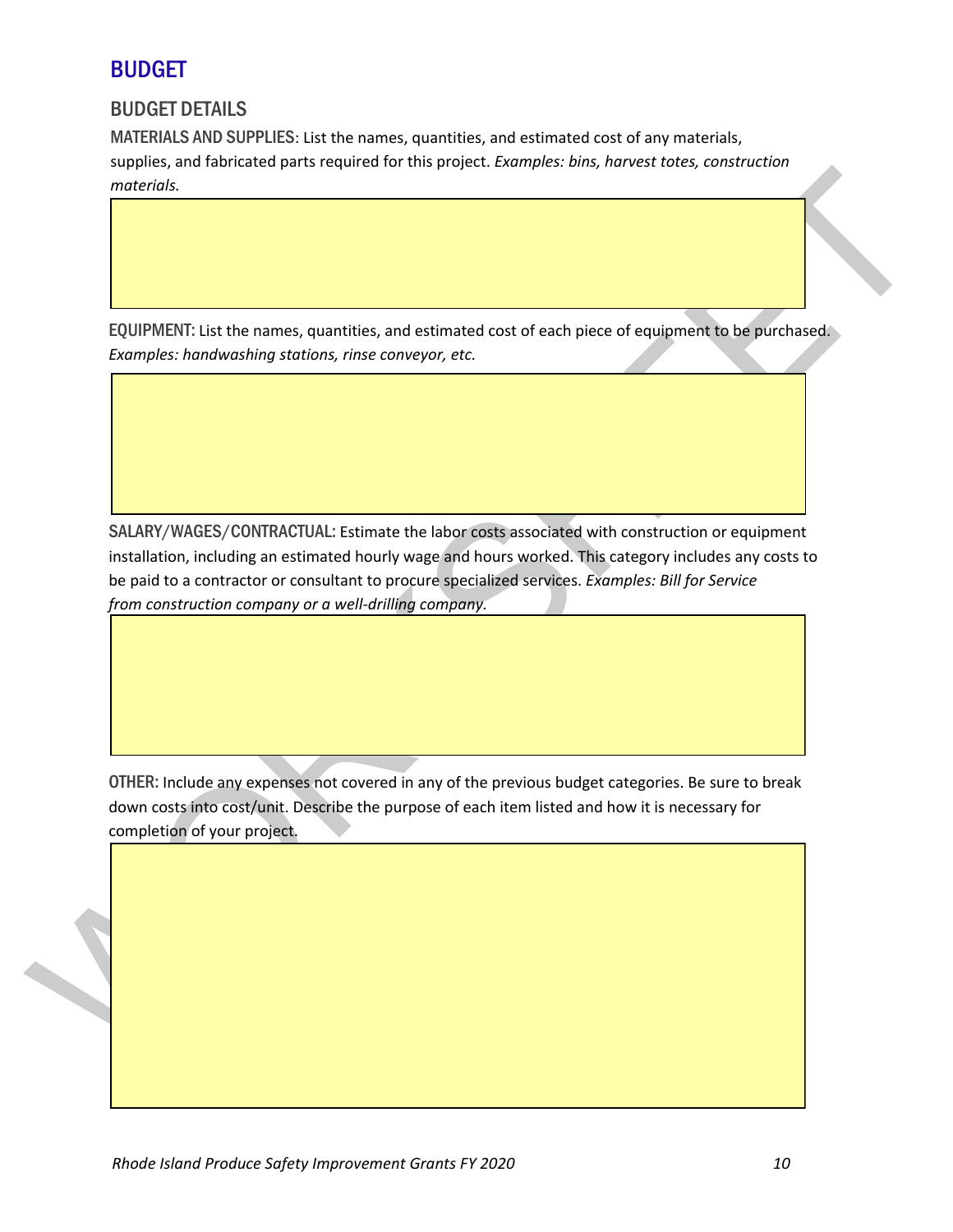#### MATCHING FUNDS

Matching funds are required. You must show that you have sufficient match (cash and/or in-kind) to complete the project.

- 1. Enter the total estimated costs of your project.
- 2. Enter the grant funds requested for your project.
- 3. Describe other funding sources that will be used to cover the remaining costs (e.g., bank funds, cash flow, another grant or loan, etc.).

# BUDGET SUMMARY

| <b>Budget Summary</b>         |                                                                                 |                                                           |                                                    | <b>Total Project</b>                                                                         |
|-------------------------------|---------------------------------------------------------------------------------|-----------------------------------------------------------|----------------------------------------------------|----------------------------------------------------------------------------------------------|
|                               | Requested                                                                       |                                                           |                                                    | Cost                                                                                         |
| <b>Materials and Supplies</b> | $\frac{1}{2}$                                                                   | \$                                                        |                                                    | $\frac{1}{2}$                                                                                |
| Equipment                     |                                                                                 |                                                           |                                                    | \$                                                                                           |
|                               |                                                                                 |                                                           |                                                    |                                                                                              |
|                               |                                                                                 |                                                           |                                                    | \$                                                                                           |
|                               |                                                                                 |                                                           |                                                    | \$                                                                                           |
|                               |                                                                                 |                                                           |                                                    |                                                                                              |
|                               |                                                                                 |                                                           |                                                    |                                                                                              |
|                               |                                                                                 |                                                           |                                                    |                                                                                              |
|                               |                                                                                 |                                                           |                                                    |                                                                                              |
|                               |                                                                                 |                                                           |                                                    |                                                                                              |
|                               |                                                                                 |                                                           |                                                    |                                                                                              |
|                               |                                                                                 |                                                           |                                                    |                                                                                              |
|                               | <b>Expense Category</b><br>Salary/Wages/Contractual<br><b>Other</b><br>Subtotal | <b>Funds</b><br>\$<br>$\frac{1}{2}$<br>$\frac{1}{2}$<br>३ | <b>Match</b><br>\$<br>\$<br>$\overline{\xi}$<br>\$ | <b>Match Source</b><br><b>Total Request</b><br>Total funds request cannot exceed<br>\$5,000. |